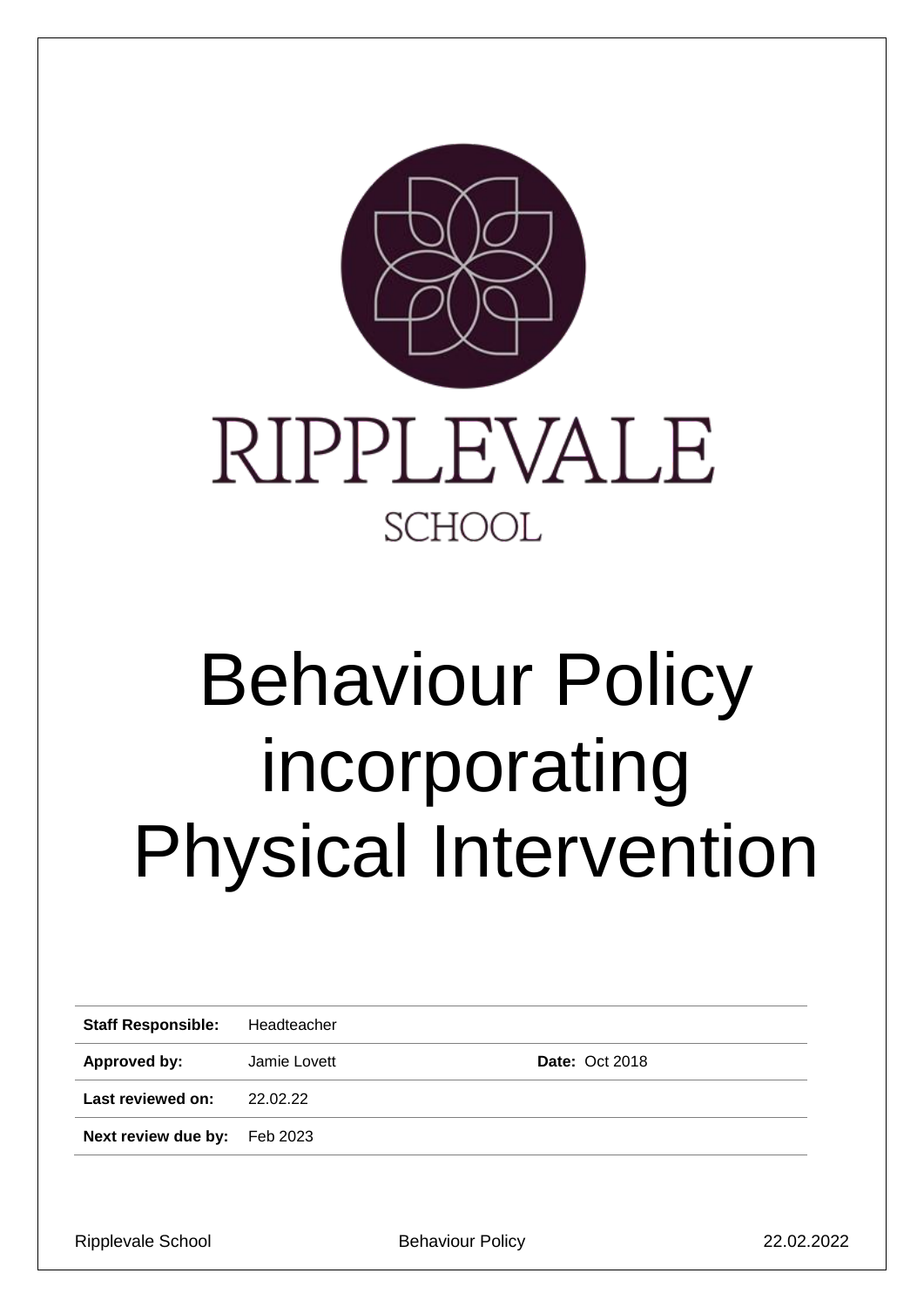# **Ripplevale School**

## **Behaviour Management Policy and**

#### **Guidelines for the Use of Physical Intervention, searching screening and confiscation.**

*'Ripplevale School provides a caring learning environment where our students make meaningful progress, relative to their individual starting points. Our aim is to encourage them to develop appropriate personal, social and employable skills enabling them to become confident, independent and aspiring young people.'*

The Directors and staff at Ripplevale School are committed to making provision for the education and supportive social and behavioural care and control for up to eighty students in the age ranges of 6-18 years. The majority of students at Ripplevale School are statemented as being on the autistic spectrum usually with associated behaviour difficulties and a degree of co-morbidity. It is recognised that many of the students have serious learning problems - not the least of these being depressed literacy and numeracy skills.

#### **Rules, Rewards and Sanctions in School.**

Because students with an ASD experience difficulty with social interaction and communication they find it hard to 'fit in', not understanding how other people feel, so they can have problems in the classroom and in the playground, and in coping with the unexpected. They may not fully understand gestures, facial expressions or tone of voice. Understanding teachers and other school staff, the reactions of other children and participating in class can be challenging for them as a result. They may also struggle with subjects that use abstract ideas and experience a fundamental difficulty in understanding other people's social communications and intentions, and finding it hard to understand instructions and class exercises. Individuals with an ASD may also experience over- or under-sensitivity to sounds, touch, tastes, smells, light or colours. The daily experience of school life can be extremely stressful for many of our students. People with an ASD think and learn differently. Therefore, they require a different approach and application of school rules on occasion, for example if a behavioural issue has arisen. This is not to excuse poor behaviour, but it is an understanding that punishing a student with an ASD is often counter-productive since their behaviour difficulties usually stem from their lack of real understanding.

On the occasions where sanctions are necessary, to reinforce the unacceptability of certain behaviour, such as disruptive behaviour, deliberate rudeness, work refusal or bullying, these range from lunchtime detentions to meeting the Headteacher with parents to discuss behaviour, and can lead to temporary or in severe cases, permanent exclusion. However, every case is different and must be dealt with on an individual basis, because our approach to behaviour management is to look very carefully at what has triggered the reaction of the student in the first place and to work at ways of avoiding such situations and of increasing their understanding of similar circumstances.

Support is offered to students from their tutors and TA's. Tutors will communicate with parents and carers frequently and discuss strategies and need, TA's are instrumental in supporting students applying this as they follow the class around school on a daily basis. Also, available is wellbeing teams looking at strategies to help students to be able to self-regulate and should it be required drawing and talking specialists and counsellors to give the students opportunities to communicate. The school parent support advisor will also liaise and work with parents and carers to support behaviour at home, perform home visits and, where necessary, external services where necessary are referred to and signposted.

All behaviours and sanctions are looked at on an individual basis and never a blanket rule applied. Reasonable adjustments are made where necessary to the provision to support students to ensure compliance with the duties set out in the *Equality Act 2010* with relation to students with special educational needs or disabilities. All sanctions will be reasonable in all circumstances and not be in breach of legislation with respect of disability, special educational needs, race or other equalities or human rights. The school should also consider whether the behaviour under review is likely to put the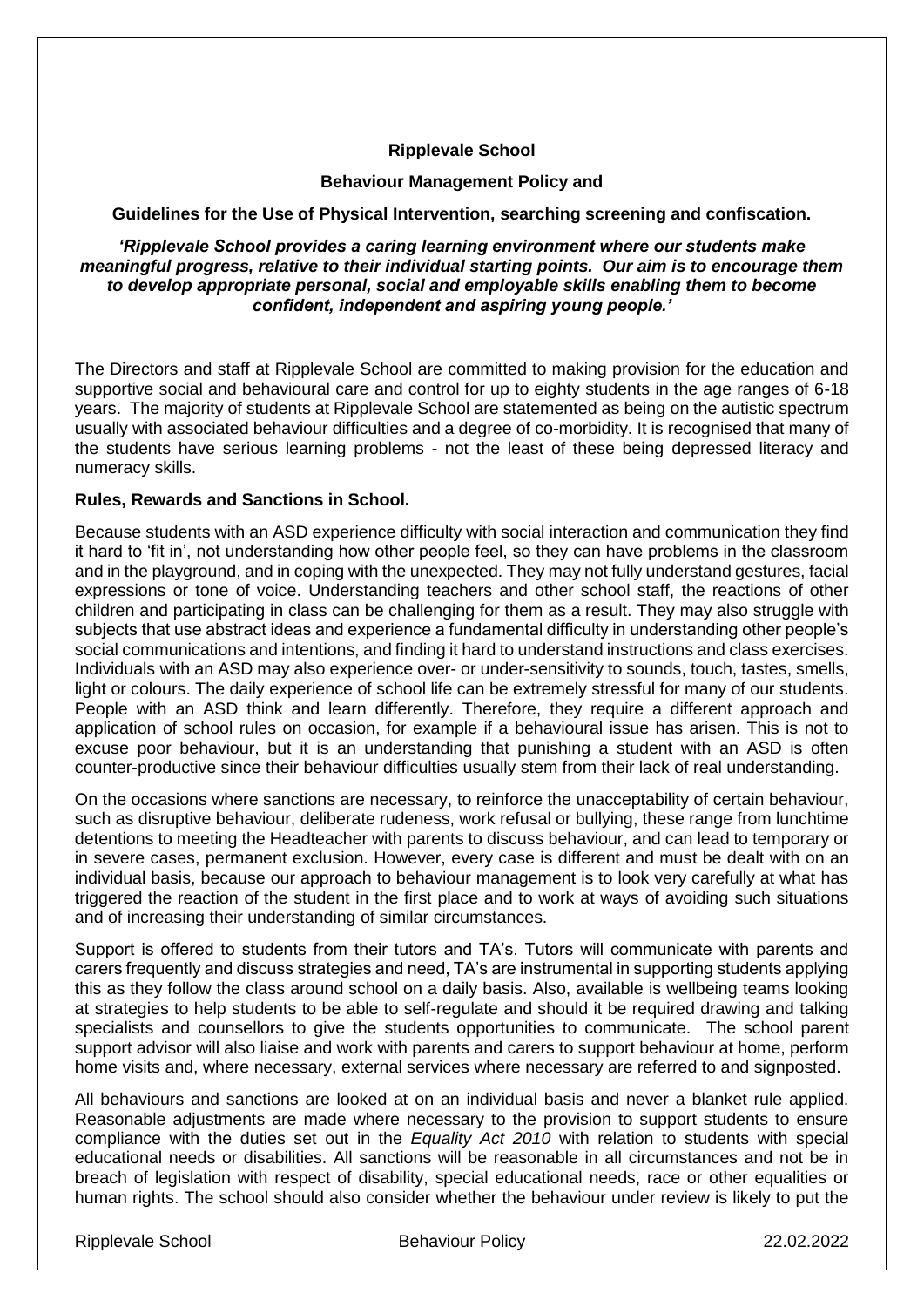student at risk of significant harm, at which point staff must follow the safeguarding policy *(Behaviour and Discipline in schools, Department for Education January 2016).* 

Every student also has individual targets that relate to their individual needs as named in their education health care plans, these include targets in the following areas such as social emotional, communication and interaction, physical and sensory and cognition and learning. These are monitored and shared with parents when reviewing the students' progress at three points per year. The aim being that some antecedents to negative behaviour may be removed by progressing the students understanding, for example; to better understand social cues may reduce peer conflict. Classroom expectations are clear through school council.

The use of Behaviour tracking Software (Class Charts) enables staff and students to communicate and record both positive and negative behaviour. School staff hold individual user accounts to the software, where positive behaviours can be recorded and students issued with a positive point. Positive behaviours listed include: perseverance, helping others and good progress. These are to be issued with the students each lesson with a student receiving no more than one per lesson. Additional information such as the activity completed can, and is encouraged, to be added.

Students can also receive positive points for achieving a target from their individual provision plans. The plans and targets are based on social and emotional, cognition and learning, physical and sensory and cognition and learning. These points can be awarded on each occasion the student completes a set target. It is the responsibility of the tutor to review the consistency of completion, and update these targets at three points per year on provision plans ready for EHCP reviews (annually) and update the set targets for each student within the software. These new targets are also communicated by tutors to students for discussion should the student wish to.

Students also receive negative behaviour points. These are pre-set by the school on the software and include: leaving a lesson, leaving site, physical aggression, rudeness and bullying. Where negative points are given for less severe, low level behaviour, such as distracting others and rudeness, students are to be given a three strike warning system by staff before this is entered. If behaviour continues, as students can take time to calm, information should be added to the initial record rather than awarding additional negative points. Serious behaviours, such as aggressions and leaving site, are to be noted immediately and will send notifications to the management team for support and assistance. Leaving and refusing to attend lessons should also be awarded on each occasion so trends can be accurately recorded. Negative behaviours will also require an outcome to be added to record how the incident was resolved or actions taken.

Behaviour flow charts are displayed for staff and students to follow and assist with outcomes. One warning point in a day will serve only as a warning, the second will require students to be spoken to by their tutors, a third warning point received will require telephone contact made by tutors to parents. Beyond three warning points will be referred deputy head assigned to that year group to action as appropriate which may include discussion with staff and pupil, parent involvement, or exclusions.

Behaviour points can also be added outside of the classroom and in break periods by the use of tablets carried by support staff.

Students are able to access accounts and able to track their own behaviours, view set homework from teachers and spend positive behaviour points on prizes from an online school rewards store. All prizes come with positive phone calls home.

The software can show periods of negative behaviour for a pupil and trends can be detected at an early stage, allowing for early intervention and strategies to help the student access the curriculum.

It is required that all negative behavioural incidents, physical interventions and absconding incidents (in addition to recording on Class Charts) continue to be recorded by the completion of the relevant log book entries, forms and reports to management and or family liaison and designated safeguarding lead as appropriate.

Homework can be issued, submitted and recorded, this is at the discretion of the subject teacher.

Whilst it is essential for staff to have open the class charts pages to update the class attendance and behaviour the SEN and points details should be removed by clicking the removal symbol at the top of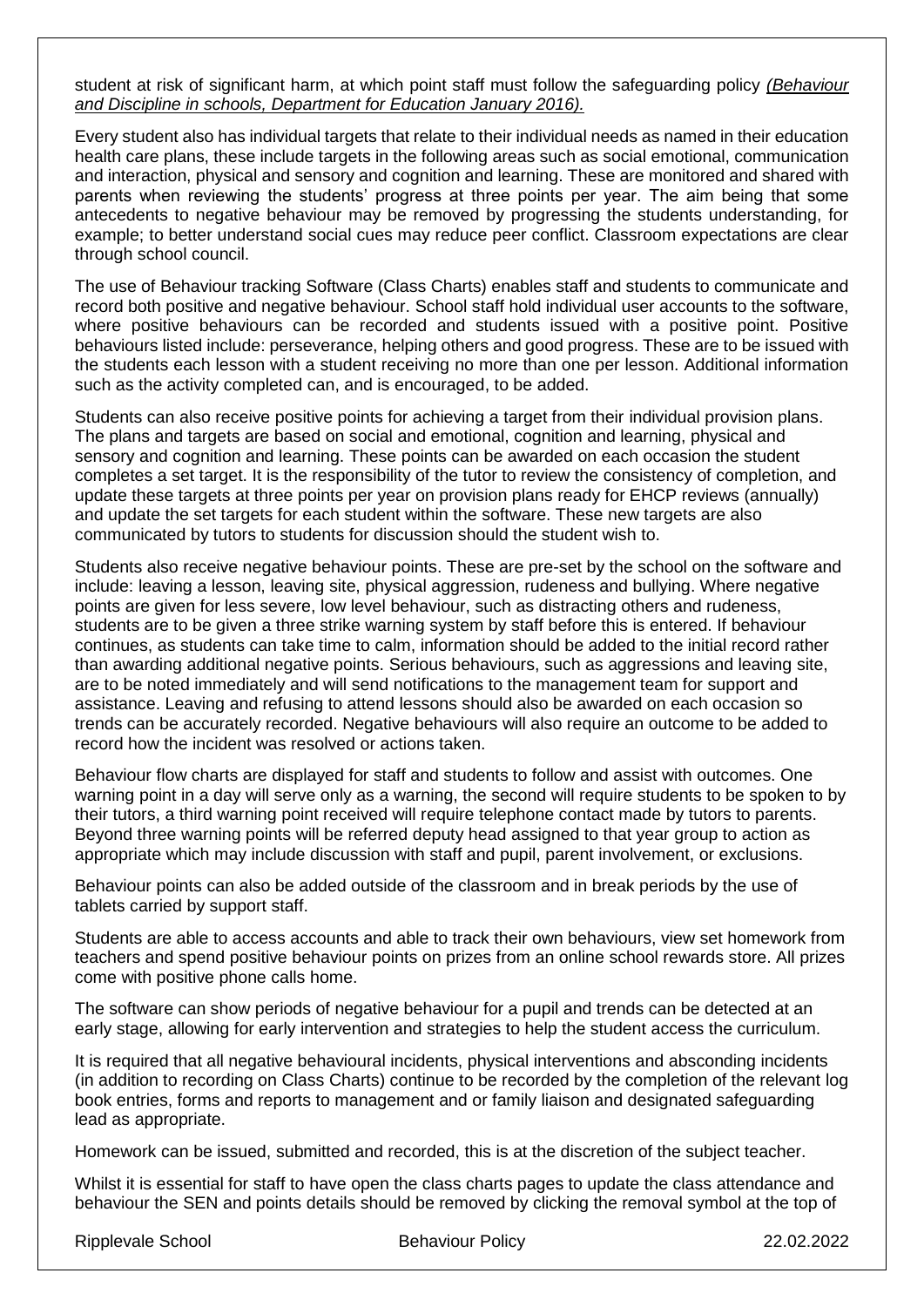the page. This ensures that student's information should not be visible to students on a whiteboard. Open classes should be viewed using the discrete window available on class charts.

# **Bullying**

Children and young people with an autism spectrum disorder (ASD) have difficulty 'reading' social situations and knowing how to engage in ever-changing social contexts. They find it hard to predict other people's behaviour and to interpret their body language and expressions to guess what they are thinking or feeling. This makes it difficult for children with ASD to understand other people's intentions, and makes them an easy target for bullies. Because children and young people with autism may be unaware that others 'judge' their behaviour they may be especially vulnerable to bullying in the community. In an ever- changing world cyber bullying, on-line or via mobile phones, is an increasing problem for all young people, and for the reasons described above even more so for those whose needs lie on the spectrum.

Due to impairments in social understanding and imagination bullying issues are perhaps even more complex for people with ASD. For example, a vulnerable student may not recognise that they are being bullied and believe themselves to be part of the group because they are paying them attention or asking him to do things for them. Another example may be where a student with autism becomes obsessional about another student and targets them in either a positive or negative way.

Additionally, due to theory of mind impairments, most students with autism have very little understanding of the feelings of others. It is difficult therefore, to be sure that the behaviour was 'deliberately hurtful'. For example, student A may frequently shout at student B not because he wants to upset him but because he is curious about B's reactions.

Young people with autism can make direct remarks but have no intention of causing harm. Such comments cannot be considered as bullying, but they need to be addressed so the student learns about the impact of their remarks and how to interact more appropriately. Our **Anti- bullying policy** ensures that all students are made aware of what bullying is, what to do if they are being bullied. This is an ongoing cross-curricular theme addressed in assemblies and pastoral sessions. Students are taught and encouraged to report bullying incidents to staff who record and investigate all incidents of reported bullying using class charts.

Parents will be informed and, in serious cases, will be asked to come in to a meeting to discuss the problem and where necessary interventions will be planned to help bullies understand the impact of and change their behaviour.

Short and longer term monitoring is used to ensure that strategies to overcome a bullying incident have been successful.

# **Behaviour to and from School**

Ripplevale School acknowledges that the taxi journey to and from school can be a stressful time for some of our students. Where student behaviour on these journeys is contributing to the anxiety or discomfort of other students, or affecting the ability of the driver or passenger assistant to carry out their duties, students and parents will be informed and invited to a meeting where appropriate measures will be discussed. Taxi drivers and passenger assistants may also be involved in the meeting process to discuss and implement measures to ensure safe transport is provided. Consultation with Kent County Council's Transport Team will be made at each step as they have overall responsibility to school transport.

Discussions on behaviour to and from school may lead to school led sanctions, or further investigations into the reasons for the behaviour, with measures put in place, as far as possible, to help make the taxi journey a calm and peaceful experience.

In addition to this, the school's Parent Support Advisor will work very closely with families to support behaviour outside of school. Because of the specific difficulties many of our students face, this can include:

- Support for families and students whose behaviour on-line may be inappropriate or unsafe
- Support for families and students who need a 'joined up' message in school about behaviour in the home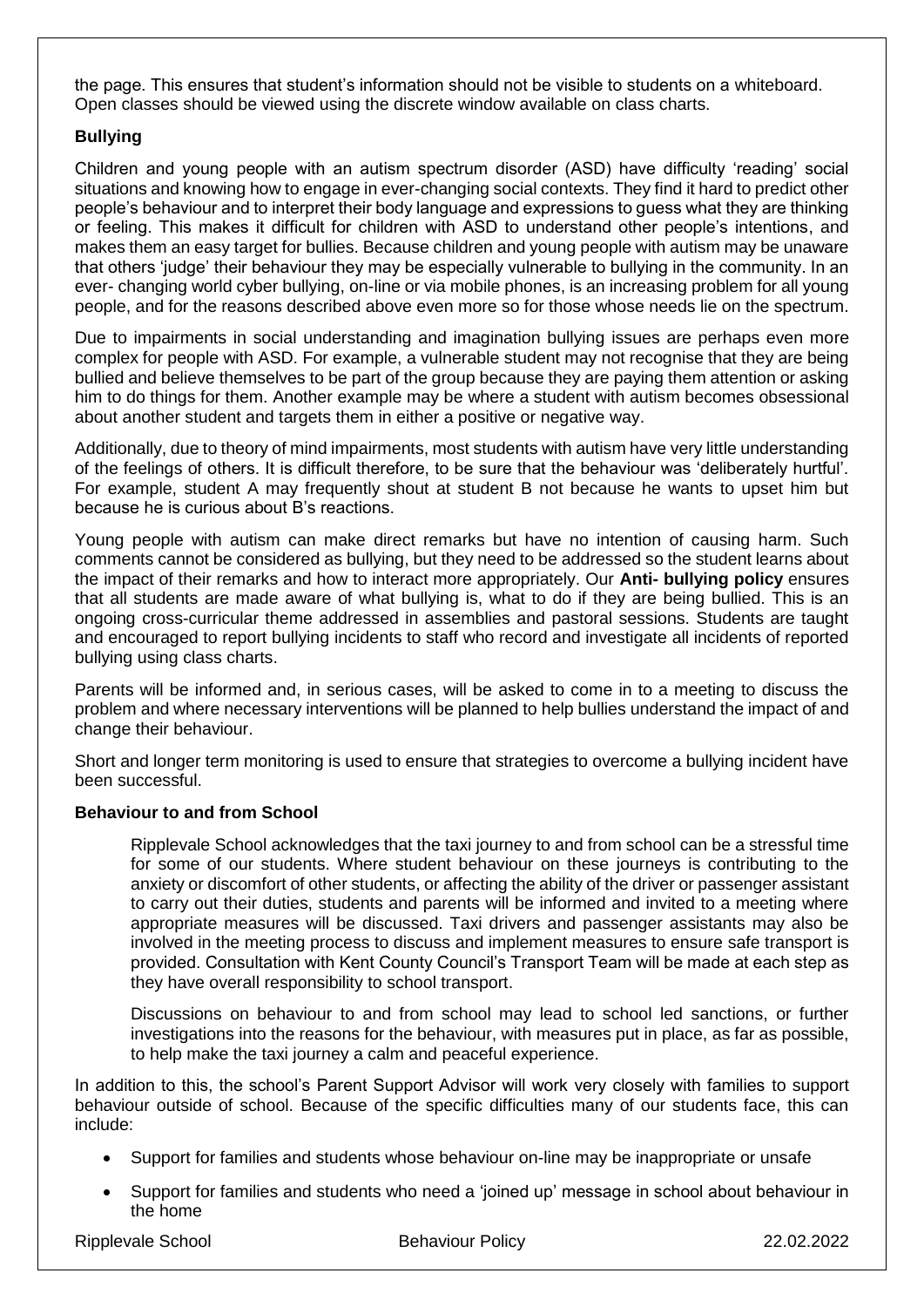• Support for families and students whose social interactions may be inappropriate or unsafe outside of school.

## **Physical Contact.**

Because of the needs of some of our students, physical contact may occasionally be necessary by use of Team Teach approved strategies by trained staff. This can range from guiding a student to safety by the arm through to more extreme circumstances such as breaking up a fight or where a student needs to have restrictive physical intervention to prevent violence or injury.

The physical techniques used at Ripplevale School provide a gradual, graded system of response commensurate with the situation, task and individuals involved, allowing for phasing up or down as dictated to by the circumstances at the time and training staff have received in implementing Team Teach strategies.

There is an emphasis on appropriate and targeted verbal and non-verbal communication; with the aim at all times being for the student to be able to calm down safely so that staff can return the physical control and help find a better way.

Any physical intervention is reasonable, proportionate and necessary, meaning that no more force is used than is needed to prevent students from hurting themselves or others or damaging property.

Force is NEVER used as a punishment.

Any physical intervention incident is reported by staff member involved on a physical intervention form and reported to the Senior Member of staff responsible for monitoring at the first opportunity, preferably the same day and never more than 24 hours after the incident. Parents are always informed on the same day.

However, there are other occasions when physical contact, other than reasonable force, with a student is proper and necessary, for example, when comforting a distressed student, when a student is being congratulated or praised, to demonstrate exercises or techniques during PE lessons or sports coaching; and to give first aid. These instances are not required to be recorded and parents informed routinely, unless they make up part of a wider picture of the needs of the child.

# **Searching and Confiscation**

#### *Searching*

- School staff can search a student for any item if the student agrees.
- The Headteacher and staff authorised by her have a statutory power to search students or their possessions, without consent, where they have reasonable grounds for suspecting that the student may have a prohibited item. Prohibited items are:
- Knives or weapons
- Alcohol
- Illegal drugs
- Stolen items
- Tobacco and cigarette papers, e cigarettes or vapes
- **Fireworks**
- Pornographic images
- Any article that staff reasonably suspects have, or is likely to be, used to commit an offence, or
- To cause personal injury to, or damage to the property of, any person (including the student).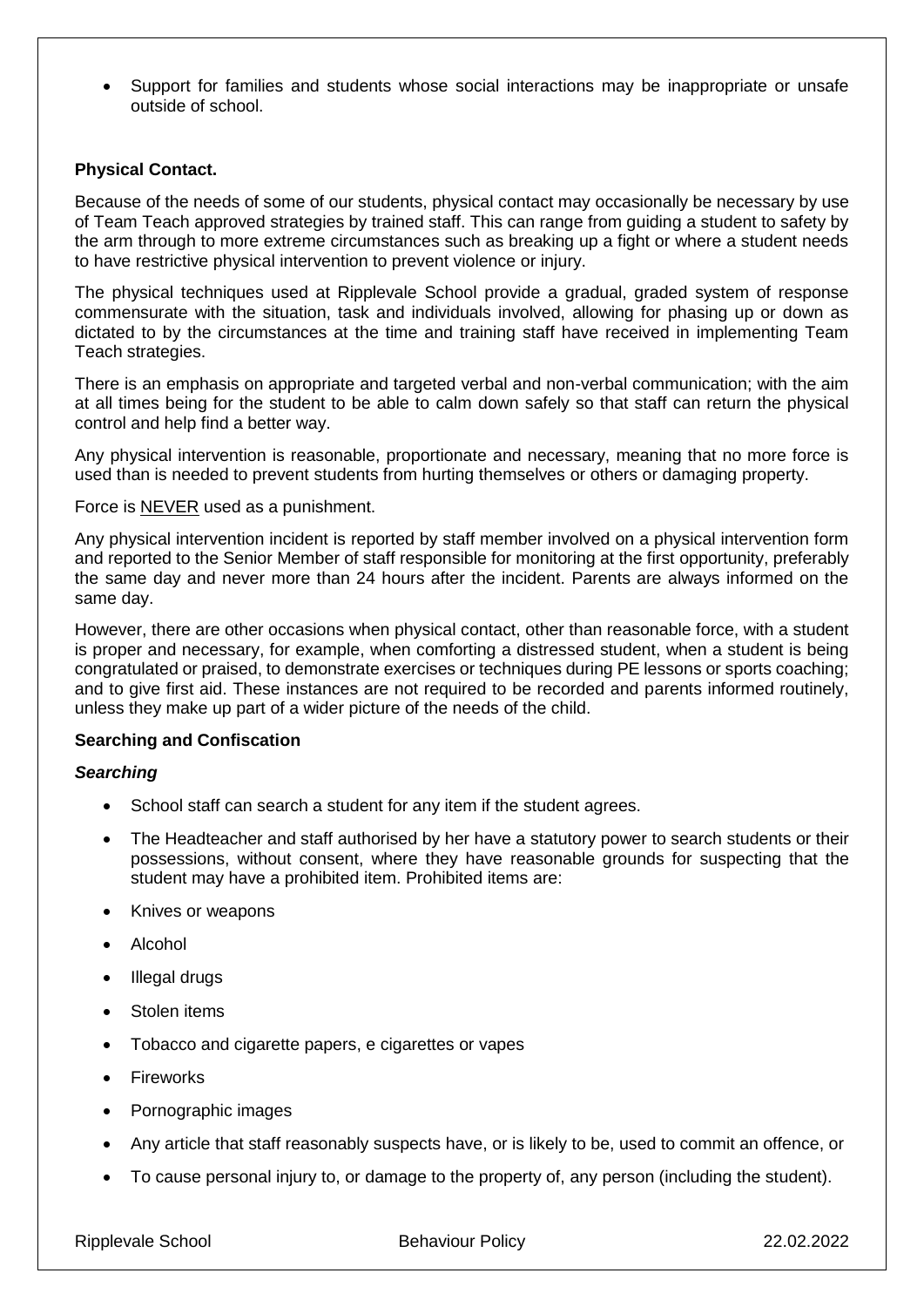• The Headteacher and authorised staff can also search for any item banned by the school rules which has been identified in the rules as an item which may be searched for, in addition to the items listed above.

# *School staff can search students with their consent for any item.*

- Schools are not required to have formal written consent from the student for this sort of search – it is enough for the Headteacher of School to ask the student to turn out his or her pockets or if the teacher can look in the student's bag or locker and for the student to agree.
- If a member of staff suspects a student has a banned item in his/her possession, they should inform the Headteacher who can instruct the student to turn out his pockets or bag and if the student refuses, the Headteacher can apply an appropriate punishment as set out in the school's behaviour policy.
- A student refusing to co-operate with such a search can result in an appropriate disciplinary penalty.

The ability to give consent may be influenced by the child's age or other factors

## *Confiscation*

• The Headteacher of School can seize any prohibited item found as a result of a search. He can also seize any item, however found, which he considers harmful or detrimental to school discipline.

Schools' obligations under the European Convention on Human Rights (ECHR)

• Under article 8 of the European Convention on Human Rights students have a right to respect for their private life. In the context of these particular powers, this means that students have the right to expect a reasonable level of personal privacy.

• The right under Article 8 is not absolute, it can be interfered with but any interference with this right by a school (or any public body) must be justified and proportionate.

• The powers to search in the Education Act 1996 are compatible with Article 8. A school exercising those powers lawfully should have no difficulty in demonstrating that it has also acted in accordance with Article 8. This advice will assist schools in deciding how to exercise the searching powers in a lawful way.

#### *Searching without consent*

This can be carried out by a member of the senior leadership team, who is of the same sex as the student being searched; and there must be a witness (also a staff member) and, if at all possible, they should be the same sex as the student being searched. This can take place when and where there are reasonable grounds for suspecting that a student is in possession of a prohibited item.

There is a limited exception to this rule. The member of school staff authorised by the Headteacher, can carry out a search of a student of the opposite sex and without a witness present, but only where the member of staff reasonably believes that there is a risk that serious harm will be caused to a person if you do not conduct the search immediately and where it is not reasonably practicable to summon another member of staff.

The power to search without consent enables a personal search, involving removal of outer clothing and searching of pockets; but not an intimate search going further than that, which only a person with more extensive powers (e.g. a police officer) can do.

Items that can be searched for:

• Knives or weapons, alcohol, illegal drugs, stolen items, tobacco, cigarette papers, e cigarettes or vapes, fireworks and pornographic images;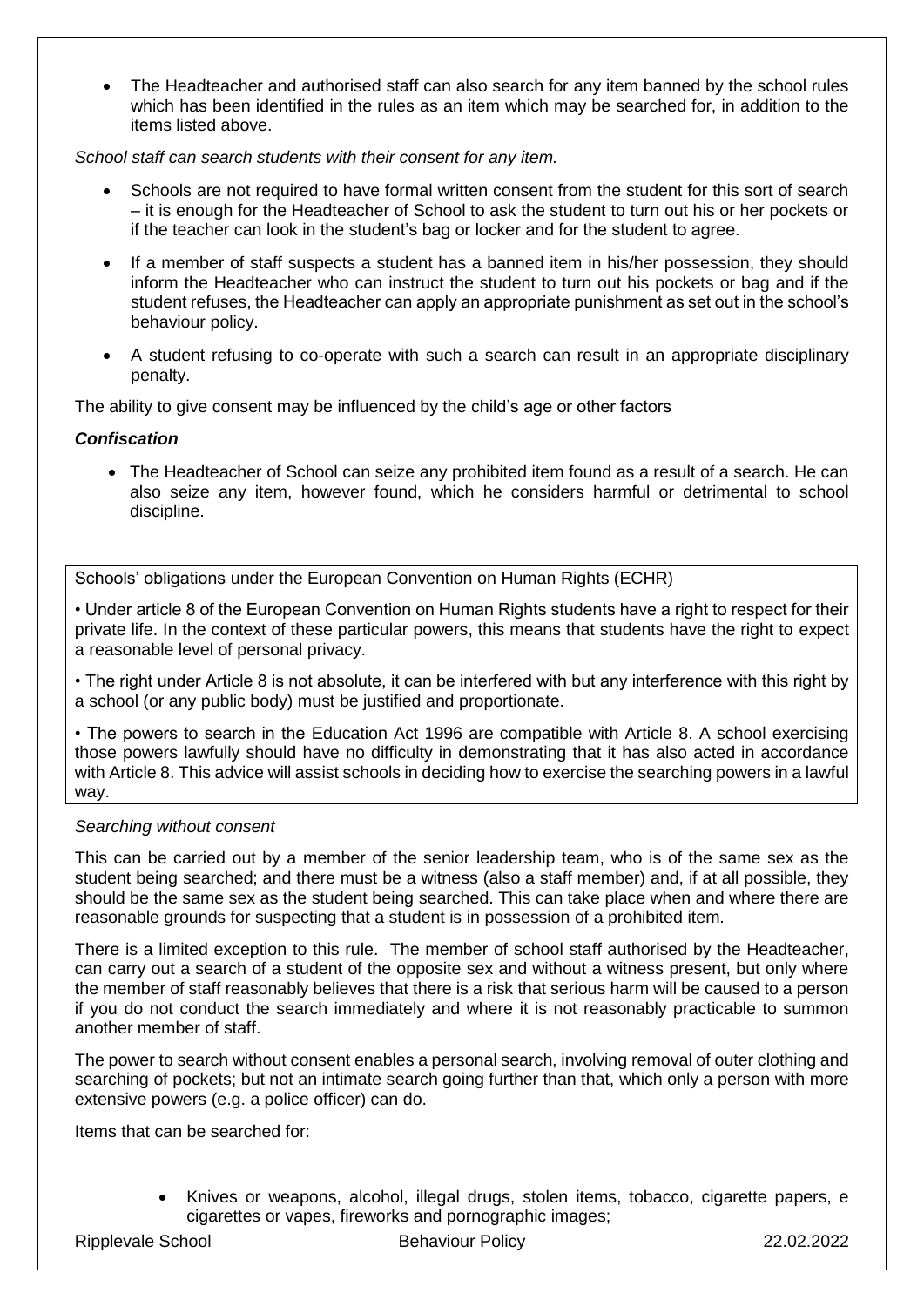- Any article that the member of staff reasonably suspects has been, or is likely to be, used to commit an offence, or to cause personal injury to, or damage to property;
- Any item banned by the school rules which has been identified in the rules as an item which may be searched for.

#### *Grounds for a search*

- The Headteacher or authorised staff can only undertake a search without consent if he has reasonable grounds for suspecting that a student may have in his or her possession a prohibited item. The Headteacher must decide in each particular case what constitutes reasonable grounds for suspicion.
- In the exceptional circumstances when it is necessary to conduct a search of a student of the opposite sex or in the absence of a witness, the member of staff conducting the search should bear in mind that a student's expectation of privacy increases as they get older.
- The powers allow school staff to search regardless of whether the student is found after the search to have that item. This includes circumstances where staff suspect a student of having items such as illegal drugs or stolen property which are later found not to be illegal or stolen.

#### *Location of a search*

Searches without consent can only be carried out on the school premises or, if elsewhere, where the member of staff has lawful control or charge of the student, for example on school trips in England or in training settings.

#### *Extent of the search – clothes, possessions and lockers*

- The person conducting the search may not require the student to remove any clothing other than outer clothing.
- A student's possessions can only be searched in the presence of the student and another member of staff, except where there is a risk that serious harm will be caused to a person if the search is not conducted immediately and where it is not reasonably practicable to summon another member of staff.
- Under common law powers, the school is able to search lockers for any item provided the student agrees.
- If a student does not consent to a search then it is possible to conduct a search without consent but only for the "prohibited items" listed above.

# *Use of force*

The Headteacher or authorised staff can use such force as is reasonable given the circumstances when conducting a search for knives or weapons, alcohol, illegal drugs, stolen items, tobacco and cigarette papers, e cigarettes or vapes, fireworks, pornographic images or articles that have been or could be used to commit an offence or cause harm. Such force cannot be used to search for items banned under the school rules.

#### *The power to seize and confiscate items*

- The Headteacher or authorised staff may confiscate, retain or dispose of a student's property as a disciplinary penalty, where reasonable to do so.
- The Head of School or authorised staff can use their discretion to confiscate, retain and/or destroy any item found as a result of a 'with consent' search so long as it is reasonable in the circumstances. Where any article is thought to be a weapon it must be passed to the police.
- Items found as a result of a 'without consent' search the person carrying out a search can seize anything they have reasonable grounds for suspecting is a prohibited item or is evidence in relation to an offence.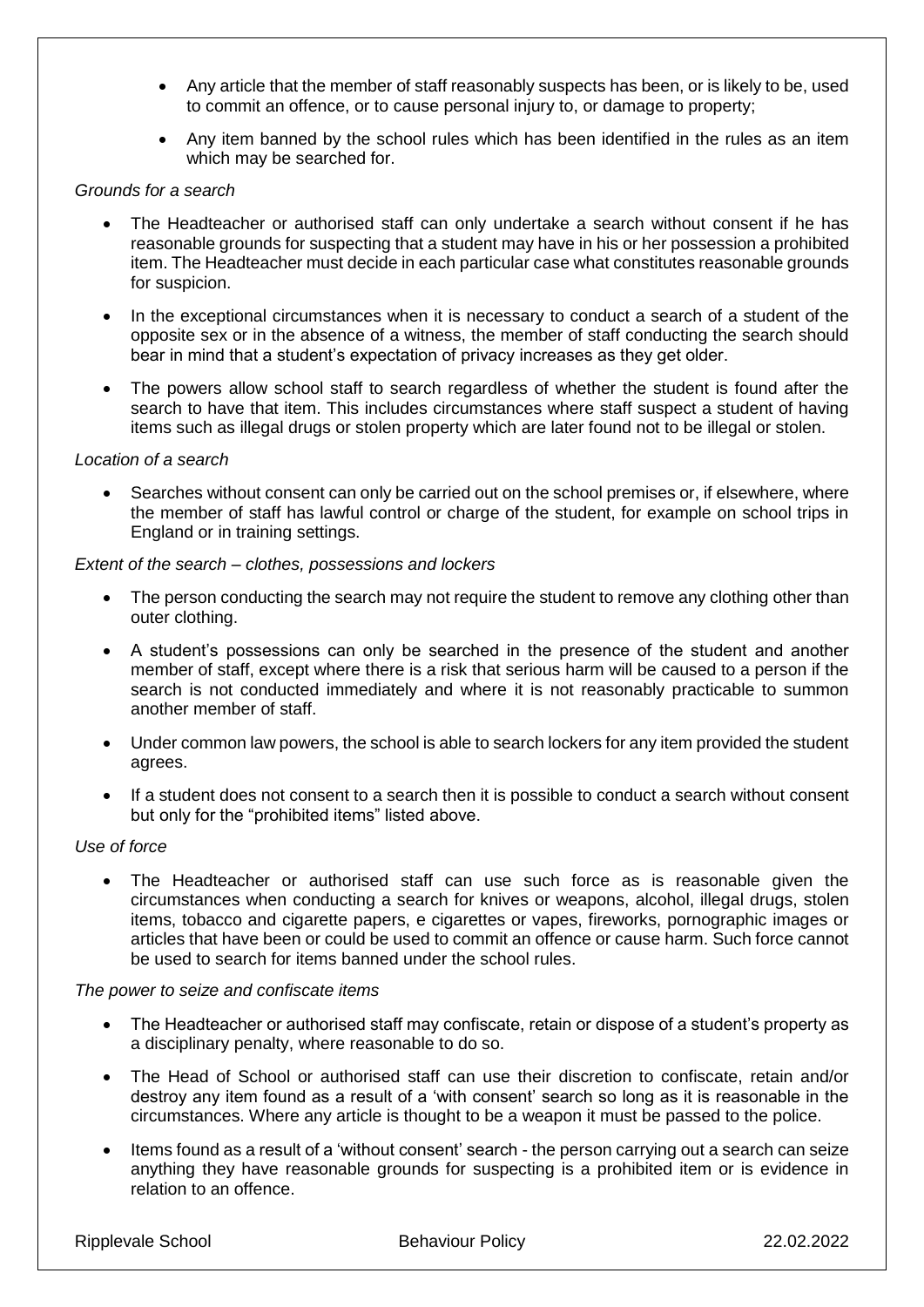- Where a person conducting a search finds alcohol, they may retain or dispose of it. This means that schools can dispose of alcohol as they think appropriate but this should not include returning it to the student.
- Where they find controlled drugs, these must be delivered to the police as soon as possible but may be disposed of if the person thinks there is a good reason to do so.
- Where they find other substances which are not believed to be controlled drugs these can be confiscated where the Headteacher or authorised staff believe them to be harmful or detrimental to good order and discipline. This would include, for example, so called 'legal highs'.
- Stolen items will be delivered to the police as soon as reasonably practicable  $-$  but may be returned to the owner (or may be retained or disposed of if returning them to their owner is not practicable) if the person thinks that there is a good reason to do so.
- Where the Headteacher or authorised staff finds tobacco or cigarette papers they will dispose of them.
- Fireworks found as a result of a search will be disposed of.
- If the Headteacher or authorised staff finds a pornographic image, it will be disposed of unless its possession constitutes a specified offence (i.e. it is extreme or child pornography) in which case it will be delivered to the police as soon as reasonably practicable. Images found on a mobile phone or other electronic device can be deleted unless it is necessary to pass them to the police.
- Where an article that has been (or could be) used to commit an offence or to cause personal injury or damage to property is found it will be delivered to the police or returned to the owner. It may also be retained or disposed of.
- Where the Headteacher or authorised staff finds an item which is banned under the school rules professional judgement will be used to decide whether to return it to its owner, retain it or dispose of it.
- Any weapons or items which are evidence of an offence will be passed to the police as soon as possible.
- It is up to the Headteacher to decide whether there is a good reason not to deliver stolen items or controlled drugs to the police. In determining what is a "good reason" for not delivering controlled drugs or stolen items to the police the Headteacher will have regard to the following guidance issued by the Secretary of State :

With regard to stolen items, it would not be reasonable or desirable to involve the police in dealing with low value items such as pencil cases. However, the Headteacher may judge it appropriate to contact the police if the items are valuable (iPods/laptops) or illegal (alcohol/fireworks).

# *Electronic devices*

- Where the person conducting the search finds an electronic device they must request the Headteacher to examine any data or files on the device if they think there is a good reason to do so. Following an examination, if the Headteacher has decided to return the device to the owner, or to retain or dispose of it, they may erase any data or files, if they think there is a good reason to do so.
- In determining a 'good reason' to examine or erase the data or files the staff member must reasonably suspect that the data or file on the device in question has been, or could be, used to cause harm, to disrupt teaching or break the school rules.
- If inappropriate material is found on the device it is up to the Headteacher to decide whether they should delete that material, retain it as evidence (of a criminal offence or a breach of school discipline) or whether the material is of such seriousness that it requires the involvement of the police.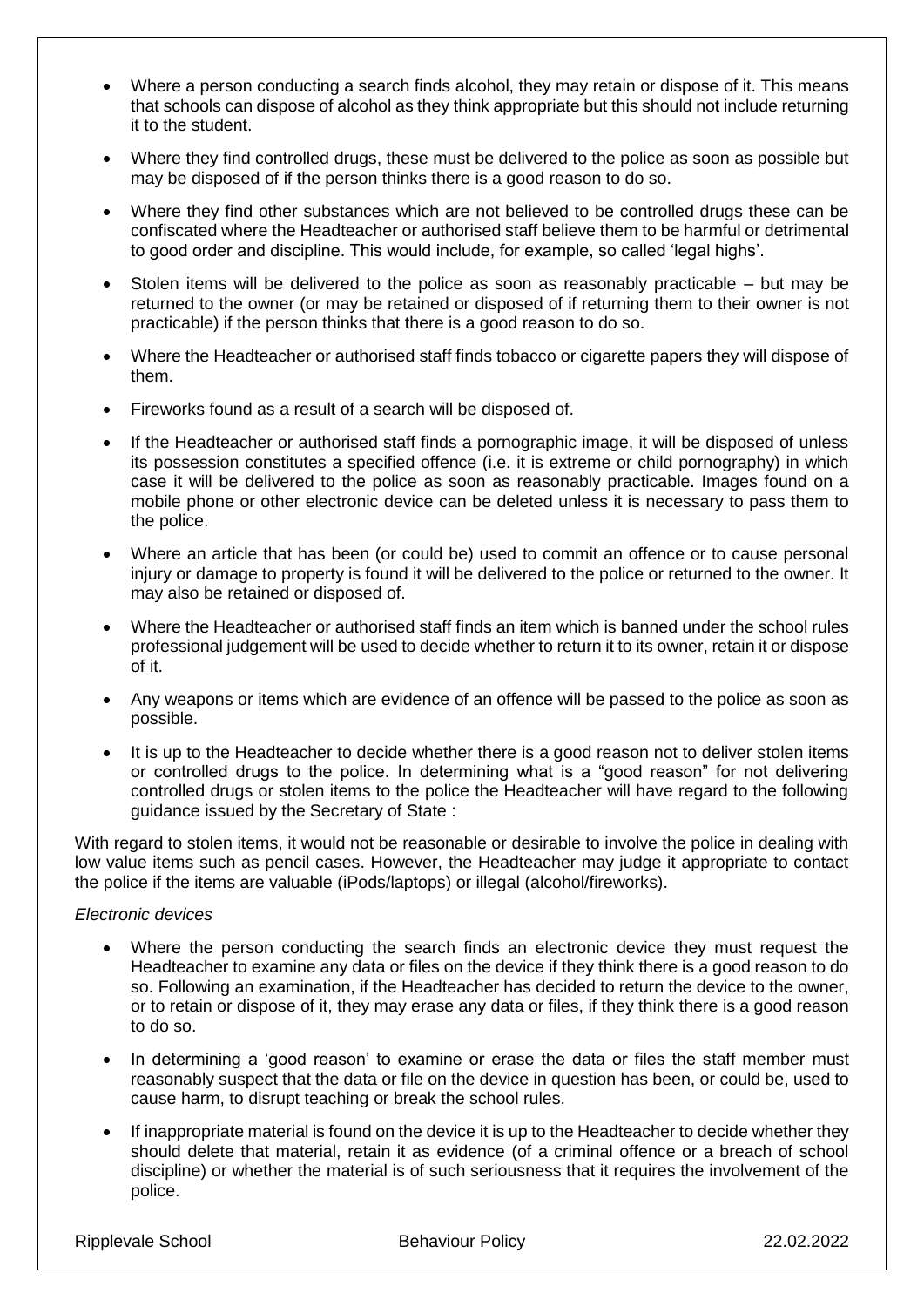*Telling parents and dealing with complaints*

- Schools are not required to inform parents before a search takes place or to seek their consent to search their child.
- There is no legal requirement to make or keep a record of a search, but this will be recorded.
- The school will inform the individual student's parents or guardians where alcohol, smoking illegal drugs or potentially harmful substances are found, though there is no legal requirement to do so.
- Complaints about searching will be dealt with through the normal school complaints procedure.

# *Disciplinary action against pupils who are found to have made malicious accusations against staff.*

Students that are found to have made malicious allegations will have breached Ripplevale School behaviour policies. We will therefore consider whether to apply an appropriate sanction, which could include temporary or permanent exclusion (as well as referral to the police if there are grounds for believing a criminal offence may have been committed).

All allegations against staff should be reported immediately to the Headteacher. In the absence of the Headteacher or in the case where the Headteacher is the subject of the allegation or concern allegations should be reported to Governors. Contact details for the local authority designated officer (LADO) responsible for providing advice and monitoring cases will be provided in such cases. Staff should consult the school *Managing Allegations against Staff* policy 2022

## Managing students' transition

## *Sexual violence and sexual harassment between children in school*

From the Department for Education document, *Sexual Violence and Sexual Harassment Between Children in Schools and Colleges 2021.* Sexual violence and sexual abuse can happen anywhere, and all staff working with children are advised to maintain an attitude of 'it could happen here'. Schools and colleges should be aware of, and respond appropriately to all reports and concerns, including those outside the school or college, and or online. Schools and colleges should be aware of the importance of: making clear that there is a zero-tolerance approach to sexual violence and sexual harassment and it is never acceptable: not recognising, acknowledging or understanding the scale of harassment and abuse and/or downplaying some behaviours related to abuse as it can lead to a culture of unacceptable behaviour: understanding that all of the above can be driven by wider societal factors beyond the school and college

Schools and colleges have a statutory duty to safeguard and promote the welfare of the children at their school/college. As part of this duty, schools and colleges are required to have regard to guidance issued by the Secretary of State. Any staff member who is disclosed to, suspects, or is aware of the above must follow the schools *Safeguarding policy* which is informed by the *Keeping Children Safe in Education 2021*

# *Remote Learning*

Should students be involved in remote learning:

Remote learning Amendment (Also within the Remote learning policy)

- Keeping in touch with pupils and parents:
- Teachers should maintain regular contact with the families and students via telephone, email, Zoom and Google Classroom. Contact should check in on welfare of the student and family and review issues with work.
- Teachers should complete any video call with another member of staff on the call.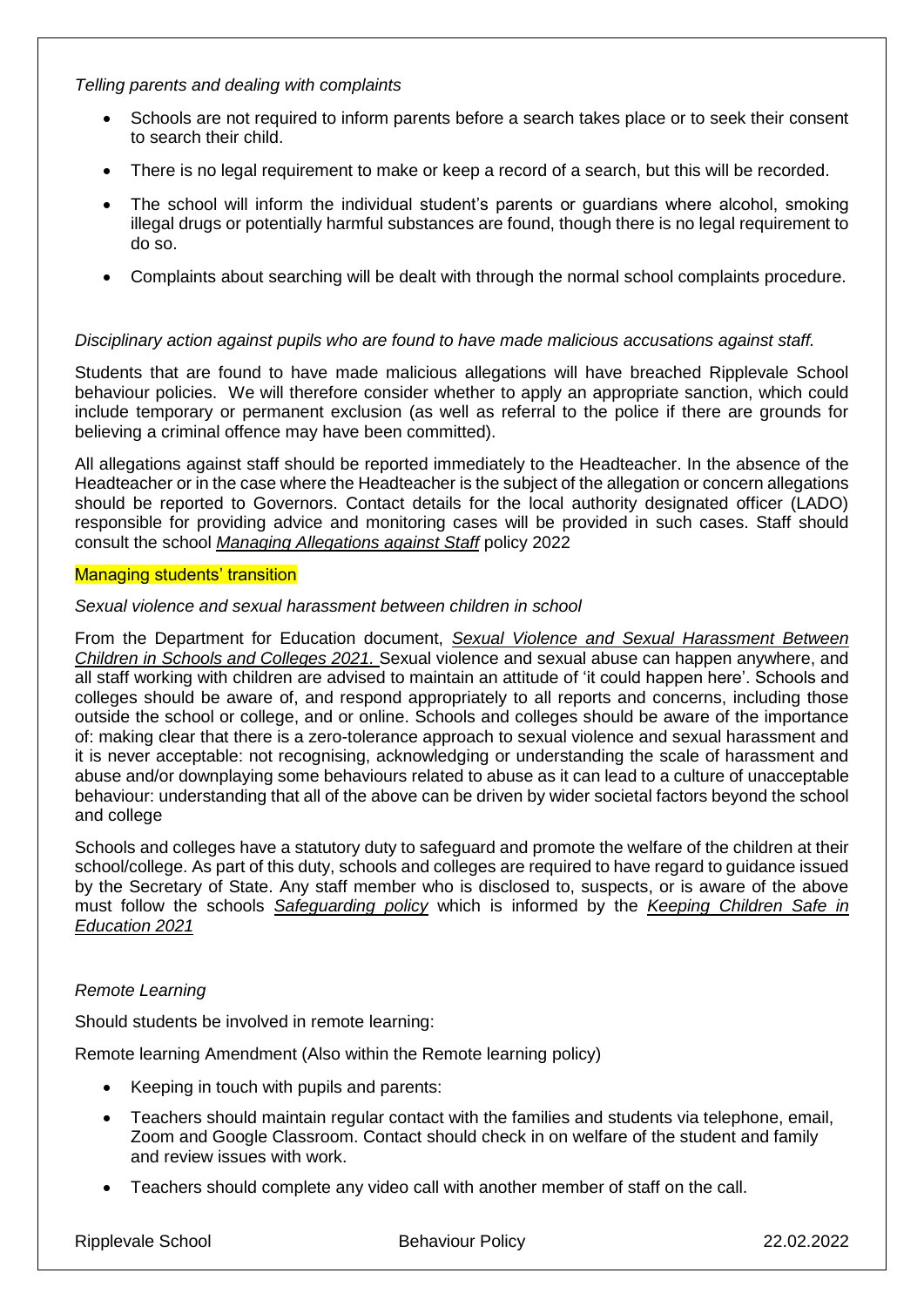- Parent emails should be responded to at the earliest possible time, the same day unless information or advice needs to be sort in which case longer may be needed.
- Any complaints, concerns or safeguarding should be reported in the usual manner according to school policy. School telephone lines have the option to speak to the Headteacher. All Ripplevale School related email accounts are check daily.
- Safeguarding concerns reported by staff will need to be reported by the class charts system and telephoned to the available designated safeguarding lead.
- Student behaviour on any online meeting is expected to maintain already existing classroom expectations. Should they not be able to abide by these, and fail to be supported by the appropriate adult in the vicinity then that students participating in that call should be removed by the teacher/host. Telephone contact with the parent following to explain decisions should be made and the relevant member of SLT informed.
- Students will only be encouraged to complete work and not reprimanded for failure to do so.
- Any Video call should use the record facility available and all parties and appropriate adults should be made aware and consent to this. Recordings will only be kept for the period allowed by the online platform and held by them in accordance with their privacy policy and relevant GDPR regulations and Zooms terms and conditions of service.
- Any contact with students must be recorded on Class Charts and class spreadsheet held on Teacher Data.

#### **UPDATE SCHEDULE**

**Useful Documents**

[Equality Act 2010](https://www.legislation.gov.uk/ukpga/2010/15/contents)

[Sexual violence and harassment between children](https://assets.publishing.service.gov.uk/government/uploads/system/uploads/attachment_data/file/1014224/Sexual_violence_and_sexual_harassment_between_children_in_schools_and_colleges.pdf)

*[Behaviour and Discipline in schools](https://www.gov.uk/government/publications/behaviour-and-discipline-in-schools)*

*Sexual Violence and Sexual [Harassment](https://assets.publishing.service.gov.uk/government/uploads/system/uploads/attachment_data/file/1014224/Sexual_violence_and_sexual_harassment_between_children_in_schools_and_colleges.pdf) [Between](https://assets.publishing.service.gov.uk/government/uploads/system/uploads/attachment_data/file/1014224/Sexual_violence_and_sexual_harassment_between_children_in_schools_and_colleges.pdf) Children in Schools and Colleges*

[Keeping](https://assets.publishing.service.gov.uk/government/uploads/system/uploads/attachment_data/file/1021914/KCSIE_2021_September_guidance.pdf) [Children](https://assets.publishing.service.gov.uk/government/uploads/system/uploads/attachment_data/file/1021914/KCSIE_2021_September_guidance.pdf) Safe in [Education](https://assets.publishing.service.gov.uk/government/uploads/system/uploads/attachment_data/file/1021914/KCSIE_2021_September_guidance.pdfhttps:/assets.publishing.service.gov.uk/government/uploads/system/uploads/attachment_data/file/1021914/KCSIE_2021_September_guidance.pdf) 2021